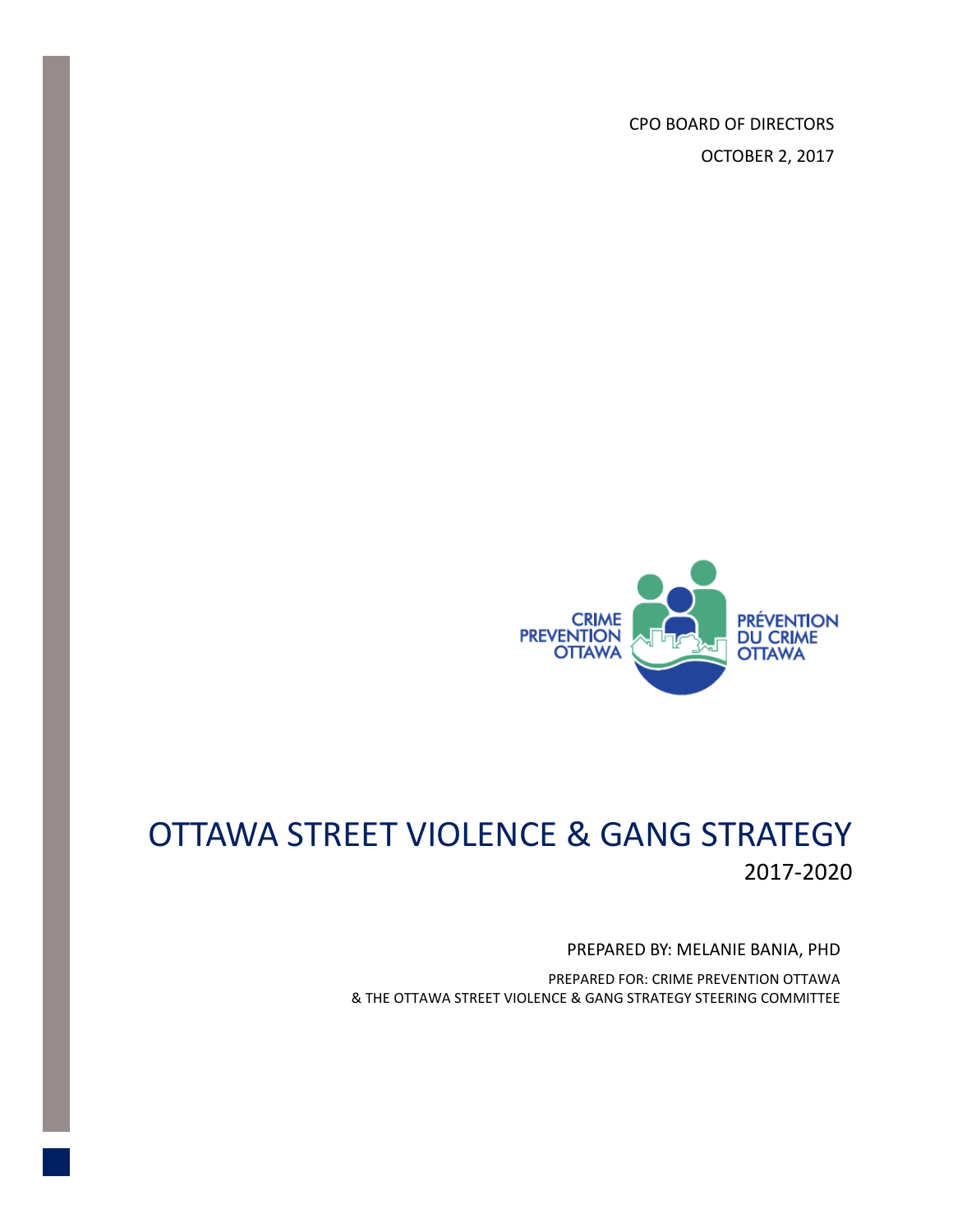# OTTAWA STREET VIOLENCE & GANG STRATEGY 2017-2020

## **CONTENTS**

This document quickly reviews the approach and work of the Ottawa Gang Strategy from 2007-2016, and highlights what the Ottawa Street Violence & Gang Strategy will focus on moving forward into 2017-2020. The change in name of the Strategy, as well as the areas the Strategy will focus on moving forward, are based on the results of a number of consultations in Ottawa on where to go next. These are discussed in the following sections.

| 1. What is the Ottawa Gang Strategy?<br>p. 1                                          |  |
|---------------------------------------------------------------------------------------|--|
| 2. What the Ottawa Gang Strategy accomplished in 2013-2016<br>p. 3                    |  |
| 3. What we heard in 2017<br>p. 5                                                      |  |
|                                                                                       |  |
| 4. What the Ottawa Street Violence & Gang Strategy will focus on in 2017-2020<br>p. 8 |  |
| 5. Next Steps: Governance, Work Plan & Evaluation<br>p. 10                            |  |

## **1. WHAT IS THE OTTAWA GANG STRATEGY?**

Since 2006, community partners have been working together to address a growing concern around what can be described as gang activity and the harmful effects of street-level violence in Ottawa. From its early years under the Ottawa Youth Gang Prevention Initiative (OYGPI, 2007-2012), to the first articulation of the Ottawa Gang Strategy in 2013 (2013-2016), community partners have been working under a Holistic Approach. This Holistic Approach takes into consideration the many factors that contribute to gang involvement and street-level violence at the individual, family, peer, school, neighbourhood, and social levels. It is based on the social science literature that highlights good practices in addressing violence, and on the lived experiences of our communities.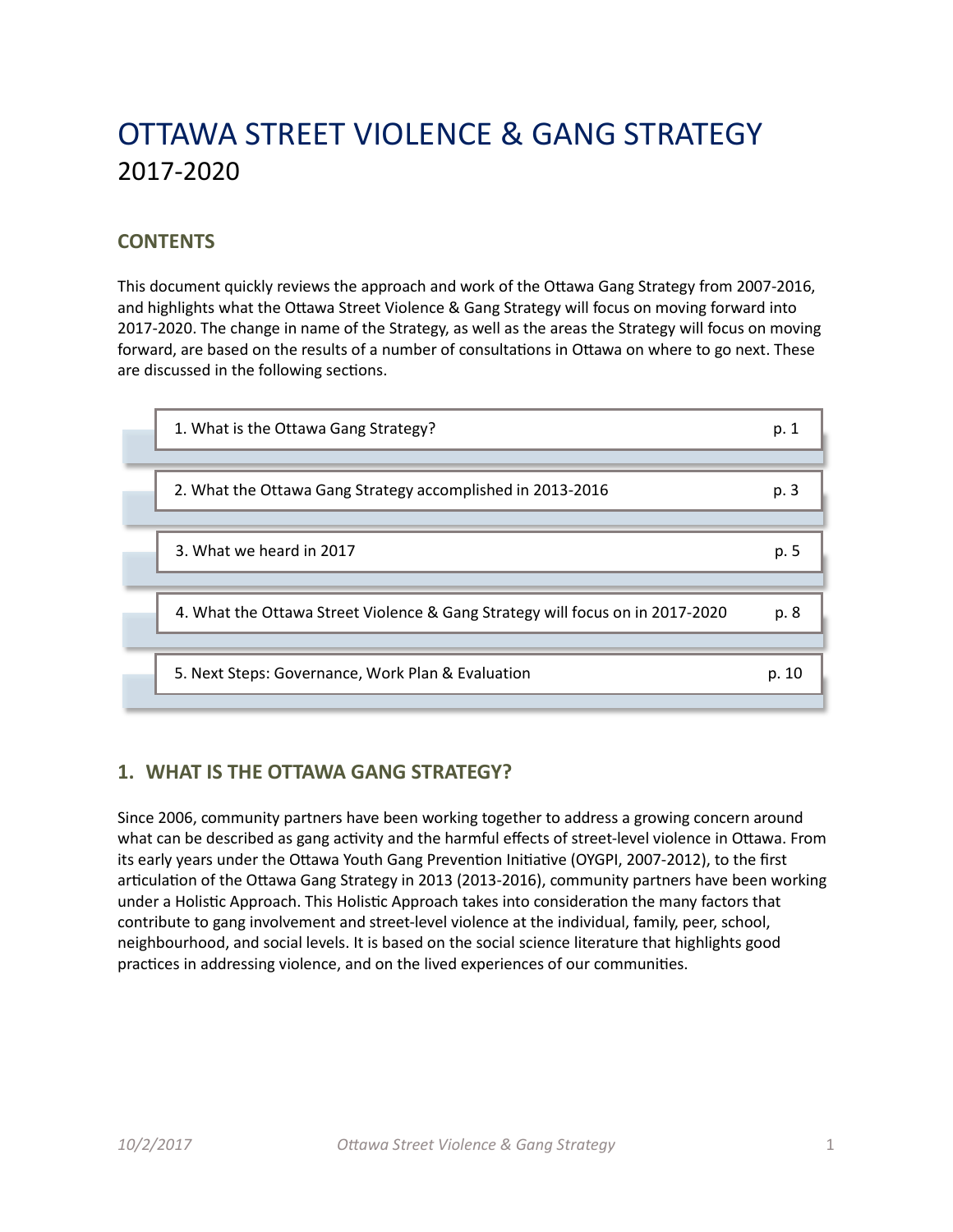## **FOUR PILLARS OF THE STRATEGY**

| Pillar                                         | <b>Description</b>                                                                                                                                                                                                                                                                                                                                                                                                                                |  |  |
|------------------------------------------------|---------------------------------------------------------------------------------------------------------------------------------------------------------------------------------------------------------------------------------------------------------------------------------------------------------------------------------------------------------------------------------------------------------------------------------------------------|--|--|
| Neighbourhood<br><b>Cohesion</b>               | Building positive relationships in neighbourhoods affected by gang activity<br>and street-level violence to reduce fear, strengthen relationships, increase<br>positive social interaction, and increase community capacity to address<br>unacceptable activities.                                                                                                                                                                                |  |  |
| Prevention                                     | Taking an inclusive approach to predict, identify, prevent and reduce<br>violence and victimization. Addressing risk factors associated with violence<br>and victimization and increasing protective factors that can help guard<br>against them. Refers specifically to initiatives that positively engage young<br>people with their families, schools, and communities before they become<br>involved in gang-related activities and violence. |  |  |
| Intervention                                   | Engaging youth and adults who are involved or beginning to be involved in<br>gang activity and street-level violence. This includes supports and resources<br>for youth and adults in correctional institutions and for individuals under<br>court-order conditions.                                                                                                                                                                              |  |  |
| <b>Enforcement &amp;</b><br><b>Suppression</b> | Enforcing laws through targeted and sustained policing of criminal gang<br>activity, prosecution, sentencing, incarceration, and court-ordered<br>community supervision after release.                                                                                                                                                                                                                                                            |  |  |

Through its holistic lens, four pillars are used to drive change simultaneously.

### **GUIDING PRINCIPLES OF THE STRATEGY**

The Strategy is also based on a set of guiding principles intended to support initiatives and actions aimed at addressing gang activity and street-level violence in Ottawa.

| Principle                             | <b>Description</b>                                                                                                                                                                                                      |  |
|---------------------------------------|-------------------------------------------------------------------------------------------------------------------------------------------------------------------------------------------------------------------------|--|
| Community-based                       | Recognize the uniqueness of communities and foster engagement in<br>culturally responsive ways to develop and deliver grassroots,<br>community-led solutions.                                                           |  |
| <b>Youth centered</b>                 | Driven by the needs of children and youth and their families.                                                                                                                                                           |  |
| Youth engagement                      | Give youth the opportunity to provide their perspectives on the issues<br>that affect them, and empower them to take a leadership role in<br>shaping initiatives that best meet their needs.                            |  |
| <b>Family engagement</b>              | Work in partnership with families to identify and address the needs of<br>children and youth who are at-risk of involvement in gang activity and<br>violence or who seek to exit this path.                             |  |
| Evidence-based and<br>results-focused | Identify and leverage proven initiatives and successful efforts to<br>encourage similar initiatives adapted to other communities and needs.<br>Initiatives undertaken by partners should be evaluated for their impact. |  |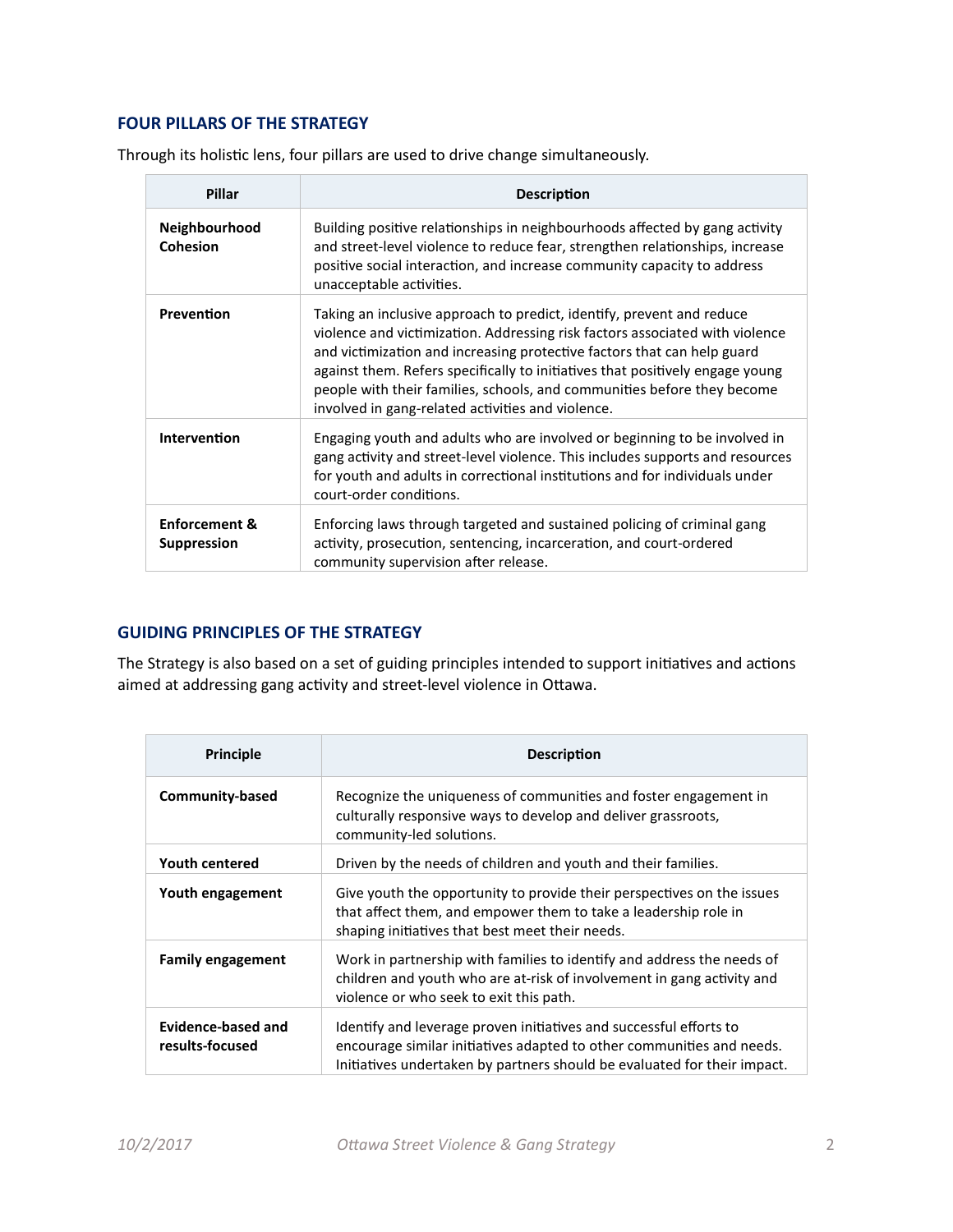| <b>Collaboration &amp;</b><br>information sharing | Foster trust, collective effort, and multi-disciplinary collaboration<br>through partnerships among community, police, all orders of<br>government, and agencies where results are far greater than any one<br>organization could provide independently. A coordinated and<br>horizontally integrated approach is required to address the multiple<br>issues related to community safety (mental health, addictions, child<br>welfare, interpersonal violence, violence against women and girls).<br>Foster an openness to lawful and appropriate sharing of information<br>between individuals and organizations in a timely and accurate manner. |
|---------------------------------------------------|----------------------------------------------------------------------------------------------------------------------------------------------------------------------------------------------------------------------------------------------------------------------------------------------------------------------------------------------------------------------------------------------------------------------------------------------------------------------------------------------------------------------------------------------------------------------------------------------------------------------------------------------------|
| <b>Increased investment</b>                       | Advocate for additional resources for proactive evidence-informed                                                                                                                                                                                                                                                                                                                                                                                                                                                                                                                                                                                  |
| in prevention                                     | measures.                                                                                                                                                                                                                                                                                                                                                                                                                                                                                                                                                                                                                                          |

### **A HOLISTIC APPROACH**



## **2. WHAT THE OTTAWA GANG STRATEGY ACCOMPLISHED IN 2013-2016**

From 2013-2016, community partners involved in the Ottawa Gang Strategy worked together to develop and implement several initiatives that seek to address the issues of gang activity and streetlevel violence in Ottawa communities. The table below outlines the projects undertaken under the umbrella of the Ottawa Gang Strategy, and the organizations that assumed the lead responsibilities for each project.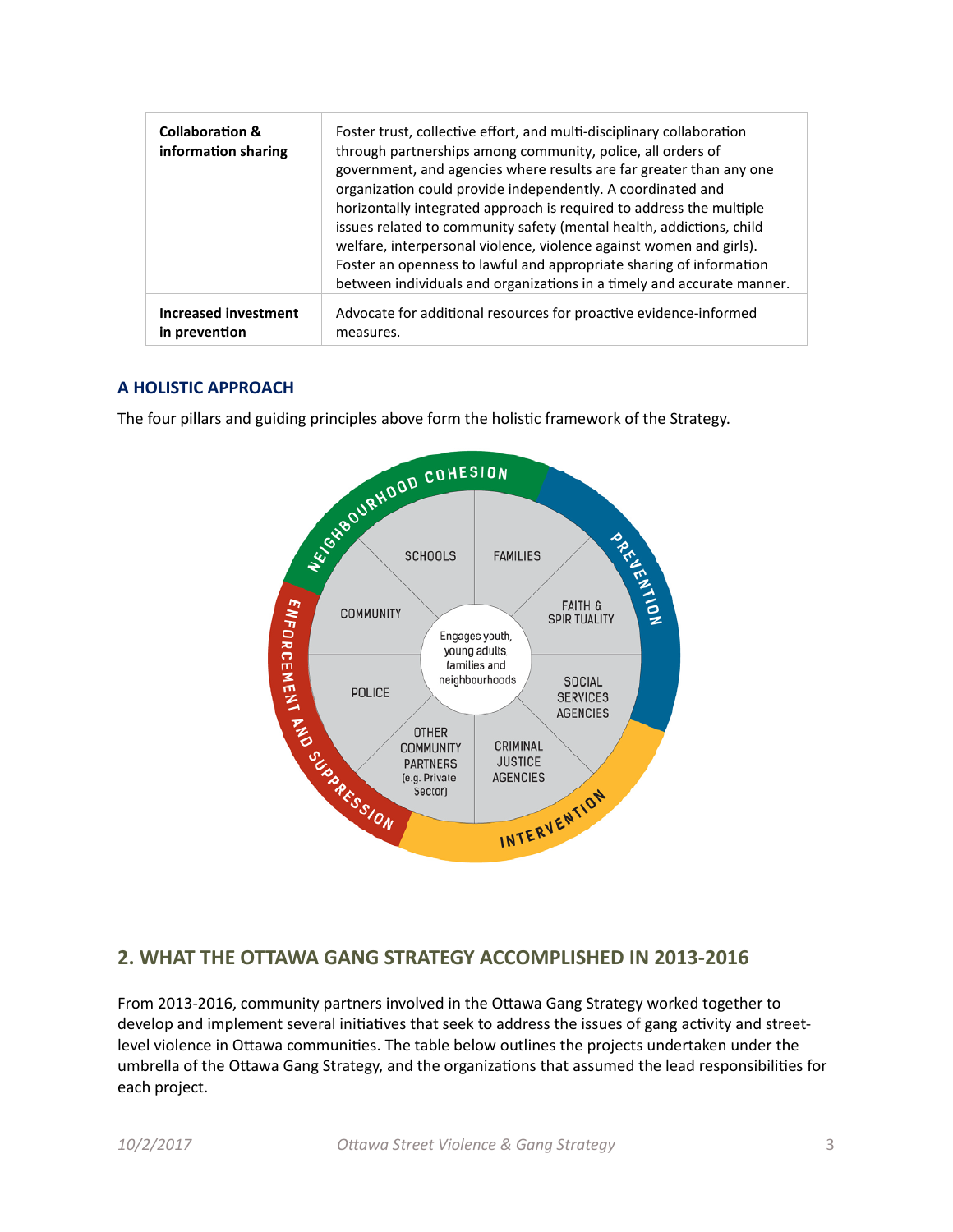## **Ottawa Gang Strategy Projects 2013-2016**

|                |                        | Projects                                                                                                                                             | <b>Lead Organizations</b>                                                                                              |
|----------------|------------------------|------------------------------------------------------------------------------------------------------------------------------------------------------|------------------------------------------------------------------------------------------------------------------------|
| $\mathbf{1}$   |                        | Bridging the gap between immigrant communities and<br>the criminal justice system                                                                    | Community Leadership Network for<br>Families, LASI WorldSkills, Somali<br><b>Family Services</b>                       |
| $\mathbf{2}$   | Neighbourhood Cohesion | Post-Incident Neighbourhood Support Protocol<br>- Responding appropriately to traumatic events                                                       | Rideau-Rockcliffe Community<br>Resource Centre and the Coalition of<br><b>Community Health and Resource</b><br>Centres |
| 3              |                        | United Neighbours, Levers of Change (UNLOC)<br>- Strengthening partnerships between residents and<br>community agencies to address safety priorities | Pinecrest-Queensway Community<br><b>Health Centre</b>                                                                  |
| 4              |                        | Real Talk: Building positive youth-police relationships<br>in four neighbourhoods                                                                    | <b>Ontario Justice Education Network</b><br>(OJEN)                                                                     |
| 5              |                        | <b>Enhanced Risk-Identification Tool</b><br>- Identifying youth at-risk before they join gangs                                                       | <b>Ottawa Police Service</b>                                                                                           |
| 6              | Prevention             | <b>Supporting Families: Siblings At-Risk</b><br>- engaging with families of gang members and their<br>younger siblings                               | Youturn, John Howard Society of<br>Ottawa                                                                              |
| $\overline{7}$ |                        | YOW (Youth Outreach Worker) Program Ottawa<br>- bridging the gap between youth and the services they<br>require                                      | The Boys and Girls Club of Ottawa                                                                                      |
| 8              |                        | You Decide - Youth Employment                                                                                                                        | City of Ottawa                                                                                                         |
| 9              |                        | <b>Shared Training Events</b>                                                                                                                        | Crime Prevention Ottawa, Youth<br>Services Bureau                                                                      |
| 10             |                        | Time for Change<br>- long term intensive case management for those most<br>affected by gang/drug life                                                | John Howard Society of Ottawa,<br>OCISO, Youturn, Ottawa Police<br>Service, Crime Prevention Ottawa                    |
| 11             | Intervention           | Ottawa Community Youth Diversion Program<br>- improve our approach to dealing with youth in<br>conflict with the law                                 | The Boys and Girls Club of Ottawa                                                                                      |
| 12             |                        | Provincial Asset Mapping of Services for Youth<br>Involved in Gang Activity                                                                          | Youth Services Bureau. University of<br>Ottawa                                                                         |
| 13             |                        | <b>Enforcement and Suppression efforts</b>                                                                                                           | <b>Ottawa Police Service</b>                                                                                           |

Key initiatives carried out in 2013-2016 under the four pillars of the Strategy are listed below.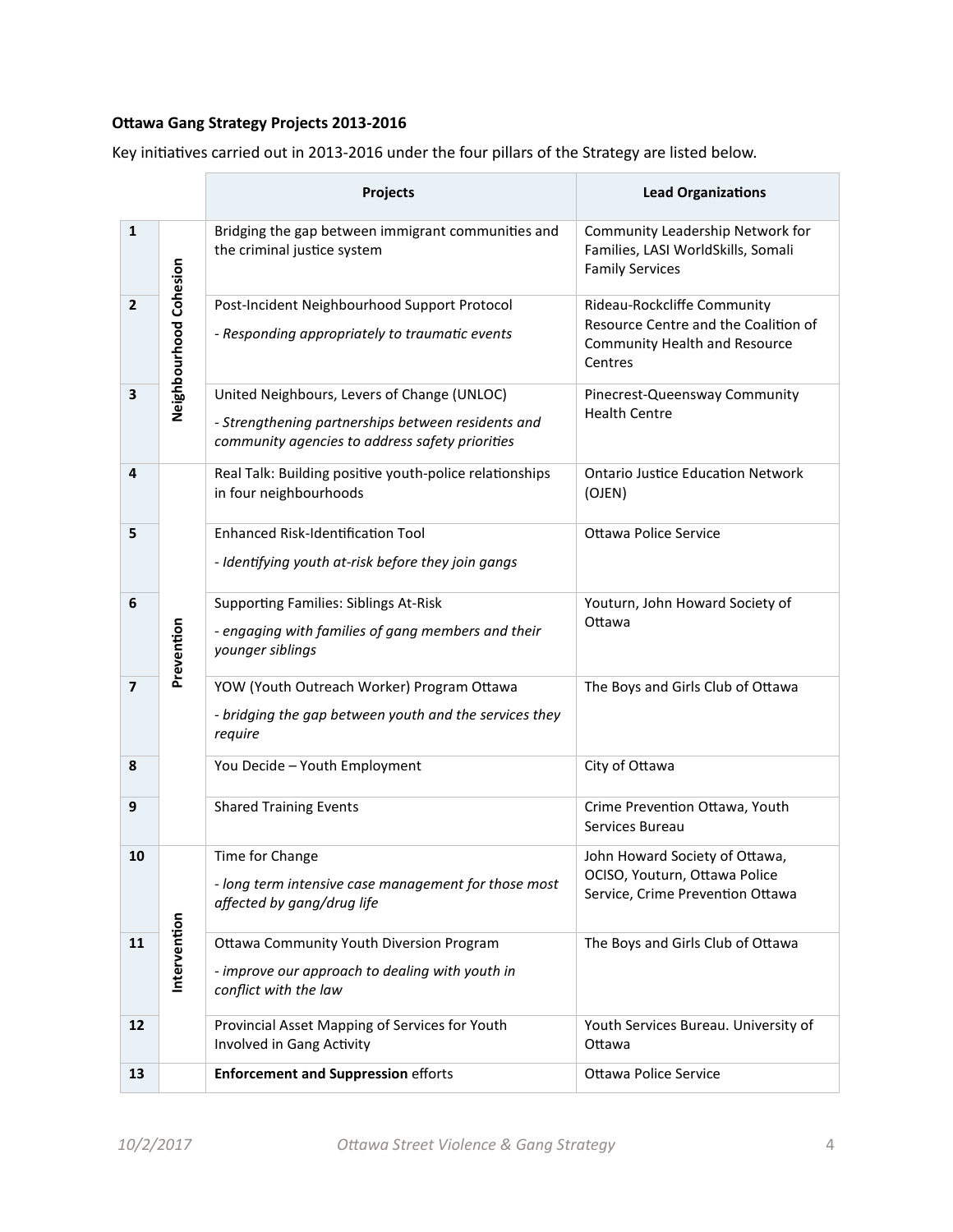#### **Ottawa Gang Strategy Progress 2013-2016**

In late 2016, an [evaluation of the first three years of the Ottawa Gang Strategy](http://www.crimepreventionottawa.ca/Media/Content/files/Publications/Youth/Ottawa%20Gang%20Strategy%20Report-%20first%203%20years_Octo%202016pdf.pdf) found that it contributed to several positive outcomes in both the short-term and medium-term.

#### **Short-Term Progress**

- Increased awareness of services
- Improved service delivery to children, youth and families
- Better awareness and integration of community services
- New and improved partnerships between community and organizations
- Positively engaged young people, families, schools and comunities

#### **Medium-Term Progress**

- Increased access to services
- Enhanced cross-agency collaboration and service coordination
- Improved service delivery to children, youth and families
- Sustained community partnerships
- Prevented individuals from entering gang life by addressing risk factors
- **-** Prosecuted and convicted gang members

### **3. WHAT WE HEARD IN 2017**

Following the first three years of the Ottawa Gang Strategy and its evaluation in late 2016, the Strategy's Steering Committee wanted to ensure that it was responsive to the shifting realities of our streets and communities in Ottawa. A series of consultations were conducted mostly in May to August of 2017 to support the refreshing of the Ottawa Gang Strategy moving forward. This included the activities below to seek ideas and input from residents and service providers alike.

#### **CONSULTATION ACTIVITIES TO SEEK IDEAS & INPUT INTO THE REFRESHED STRATEGY**

- 1) Conducting an **online survey** to consult Ottawa community members and service providers broadly (January to July 2017; 104 respondents)**.**
- 2) Gathering and reviewing **existing community surveys, needs assessments** and **reports** from Ottawa service providers from the past 3 years (2014-2017; 7 reports).
- 3) Hosting three **focus groups,** 2 with adults and 1 with youth with lived experience in affected neighbourhoods (June-August; 21 participants).
- 4) Conducting one-on-one **interviews** with young and older adults with lived experience of and involvement in street violence and/or gang activity (June-July; 22 respondents).
- 5) Hosting a **public consultation** with facilitated small group discussions (held on June 28; over 70 participants).
- 6) Facilitating **discussions with the Ottawa Gang Strategy Steering Committee** of partners.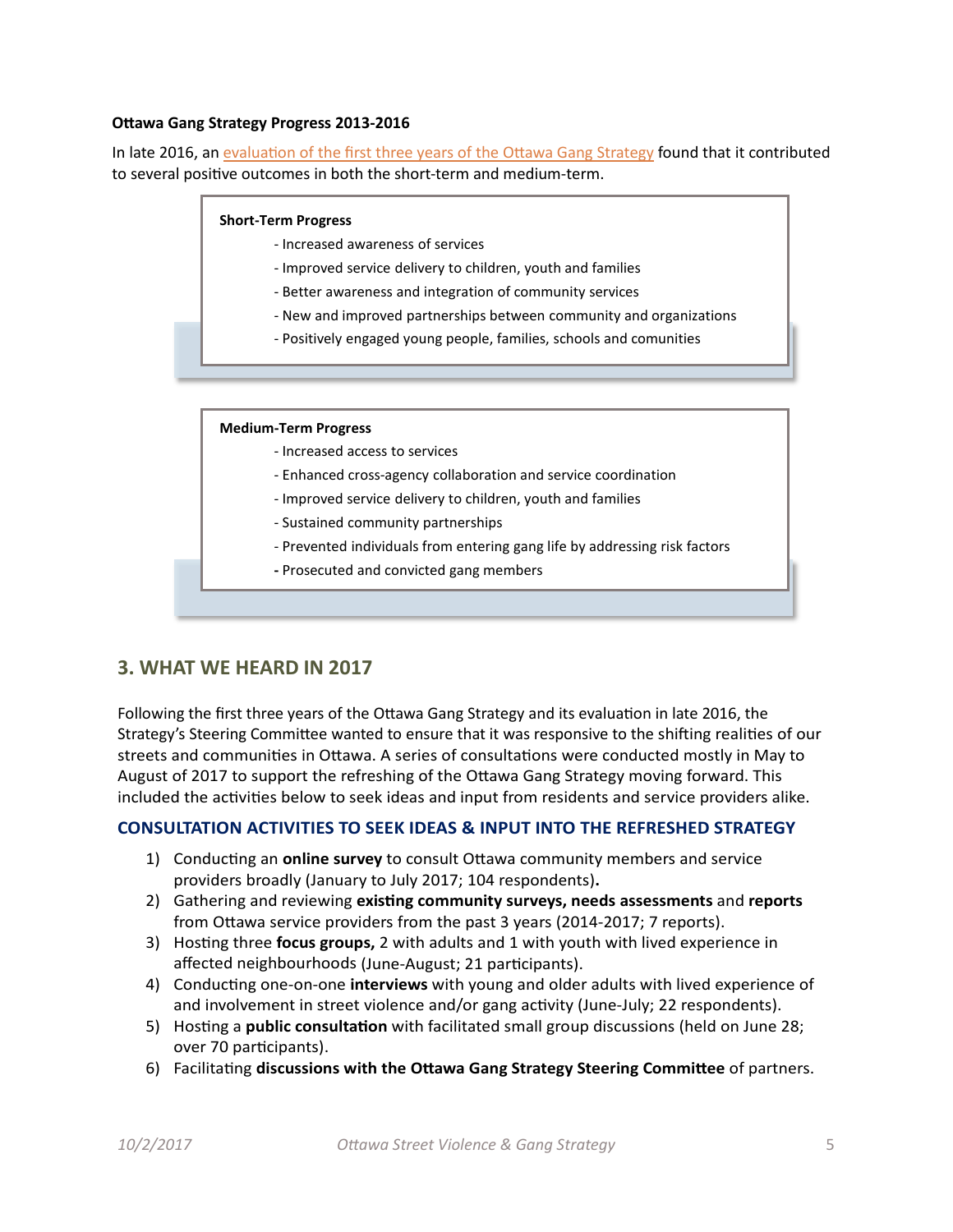#### **SUMMARY OF KEY FINDINGS FROM CONSULTATIONS**

Overall, the following conclusions can be drawn from the consultations conducted as part of the refreshing of the Ottawa Gang Strategy:

- **Loose organization of those involved in street-level and gang violence in Ottawa**: Partners involved in the Ottawa Gang Strategy Steering Committee have observed that 'gangs' in Ottawa are not particularly organized. In other words, rather than the result of well organized gangs focused on loyalty and turf, incidents of serious street level violence appear to be the result of conflicts among individuals. There is a sense that individuals are capitalizing on opportunities to make money and are advancing their own interests through loose affiliations and associations with others, and quickly reacting to conflicts, rather than the more traditional, hierarchical and well organized criminal gangs.
- **Residents are most concerned with the daily, unaddressed 'low level' violence in their neighbourhoods that perpetuates occasional more serious violence:** The main concerns of Ottawa residents who responded to our consultations center on: harassment when walking alone in their neighbourhoods; fear of victimization, particularly at night; and harmful activities related to drug use and drug dealing (e.g., drug users causing disturbances while accessing drug dealers, discarded paraphernalia in parks and on school properties, fights, intimidation). Most Ottawa residents who responded are more concerned with the everyday issues identified above than with 'gang activity' or serious occurrences of street violence (e.g., stabbings and shootings). While this can change in the immediate aftermath of a serious incident like a shooting, residents feel their everyday experiences of 'low-level' violence are poorly addressed and this remains their most prevalent ongoing concern.
- **The Strategy is focused on the right pillars**: Ottawa residents and service providers who responded feel the Ottawa Gang Strategy is focused on the right pillars and has led to good quality programming and effective projects. No key pillars appear to be missing from the Strategy.
- **Cross-agency and cross-sector collaboration has increased with a stronger foundation of effective relationships and services**. Service providers generally feel that the services offered to children, youth and families in Ottawa are engaging and responsive to needs. Although cross-agency collaboration has improved, there is still work to be done, particularly around information sharing and improving transitions at different stages – for example from custody to community supervision, and from youth systems to adult systems.
- **Each pillar of the Strategy has had some successes, but more still needs to be done.** The most popular recommendations were: improving responses to 'low level' violence in affected neighbourhoods; ensuring youth who are at risk of involvement in violence have access to consistent mentors and positive role models; ensuring employment supports and paid work opportunities for those involved in (or at risk of becoming involved in) street violence; and ensuring respectful exchanges between authorities, institutions, and residents in affected neighbourhoods not just through formal engagement groups but in everyday interactions including enforcement activities.

The table below highlights the key themes that were mentioned often throughout various consultations, and by more than one group of respondents. These are listed in order of priority - the theme that emerged most often is at the top of the list and the bullets follow an order of frequency of mention.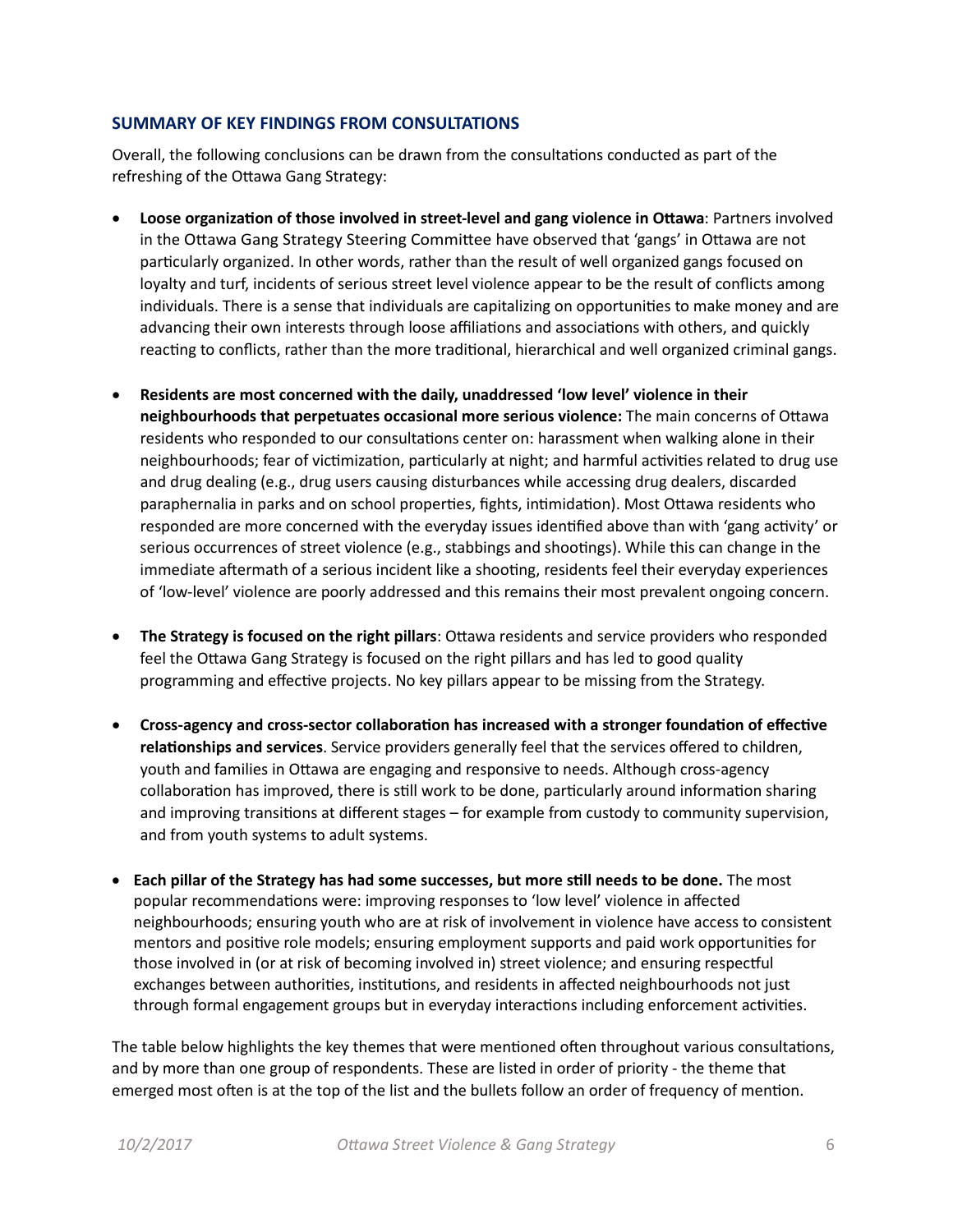## **Key Themes from Consultations Carried Out in 2017**

| Pillar                           | <b>Successes</b>                                                                                                                                                                                                                                                                                                                                                    | <b>Needs More Attention</b><br>(listed in order of frequency mentioned)                                                                                                                                                                                                                                                                                                                                                                                                                                                                                                                                                                                                                                                                                                                                                                                                                                                                                                                                                                                                                                                                                                                                                     |
|----------------------------------|---------------------------------------------------------------------------------------------------------------------------------------------------------------------------------------------------------------------------------------------------------------------------------------------------------------------------------------------------------------------|-----------------------------------------------------------------------------------------------------------------------------------------------------------------------------------------------------------------------------------------------------------------------------------------------------------------------------------------------------------------------------------------------------------------------------------------------------------------------------------------------------------------------------------------------------------------------------------------------------------------------------------------------------------------------------------------------------------------------------------------------------------------------------------------------------------------------------------------------------------------------------------------------------------------------------------------------------------------------------------------------------------------------------------------------------------------------------------------------------------------------------------------------------------------------------------------------------------------------------|
| Neighbourhood<br><b>Cohesion</b> | • Community groups in most<br>affected areas have agreed<br>to take on issues related to<br>the Strategy including<br>participation in new projects<br>and processes<br>Multi-stakeholder<br>discussions are happening in<br>neighbourhoods affected by<br>violence<br>There are some positive<br>neighbourhood activities<br>and good quality programs<br>going on | Better responses to 'low level' violence that<br>$\bullet$<br>contributes to fear and perpetuates the cycle of<br>more serious violence, so residents don't feel<br>disregarded and dismissed. Includes daily street<br>harassment, intimidation, retribution, assaults,<br>weapons carrying (knives and guns)<br>Lack of communication or disrespectful<br>$\bullet$<br>communication from authorities and institutions<br>to residents when complaints are made<br>discourages them from reporting again<br>Past experiences of retribution and fear of further<br>$\bullet$<br>retribution prevent residents from getting involved<br>in reporting issues or in activities to resolve them<br>More resources to build on and sustain the good<br>$\bullet$<br>work happening in neighbourhoods<br>More balanced media portrayals (not just<br>$\bullet$<br>negative)                                                                                                                                                                                                                                                                                                                                                     |
| Prevention                       | There are good programs to<br>$\bullet$<br>support families and youth<br>at-risk of becoming involved<br>in street violence, including<br>siblings of those involved in<br>street violence                                                                                                                                                                          | Providing youth who are at risk of involvement in<br>$\bullet$<br>violence with consistent mentors and positive role<br>models they can relate to (i.e., culturally and<br>racially diverse)<br>Affordable and accessible sports, recreation and<br>$\bullet$<br>leisure opportunities for youth who need it most<br>(including informal safe spaces and drop-ins) in<br>their own neighbourhoods<br>Paid employment opportunities and career<br>$\bullet$<br>development for youth who need it most<br>Active outreach to harder-to-reach families and<br>$\bullet$<br>youth by catering to their interests and what they<br>value<br>Bridging the gap between key service providers<br>and racialized youth to increase trust, including in<br>schools<br>Greater involvement of schools and educators in<br>٠<br>making the links for supports for youth who need<br>it most<br>Tangible, consistent individual support for families<br>$\bullet$<br>in affected areas<br>Initiatives to encourage cross-cultural<br>$\bullet$<br>understanding and interaction between affected<br>neighbourhoods/residents and less affected<br>neighbourhoods/residents<br>Long-term investments in what is working well<br>$\bullet$ |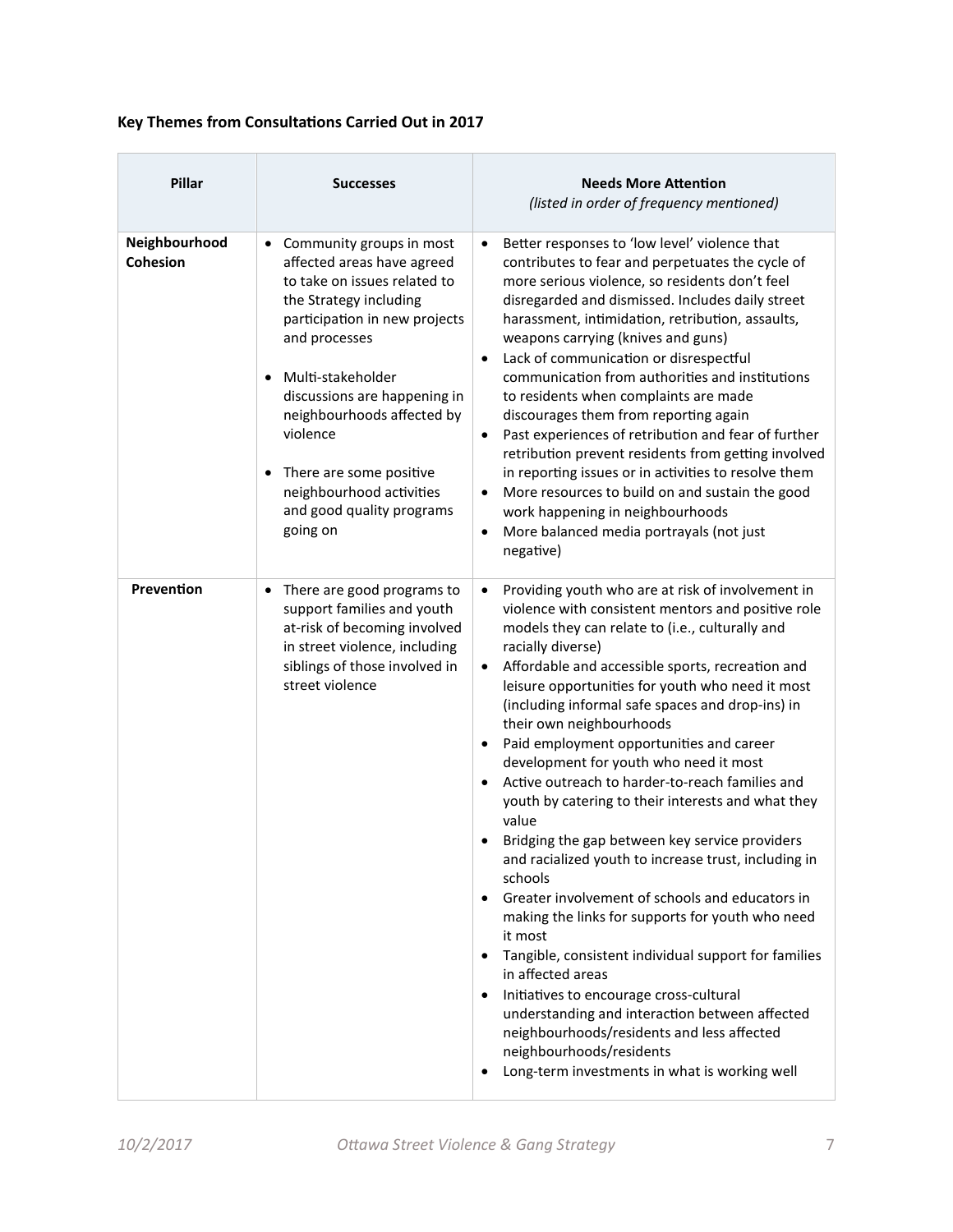| Intervention                            | There are good programs to<br>support youth early on<br>when they first come into<br>contact with the justice<br>system<br>There are good programs to<br>support those involved in<br>gangs and street violence to<br>seek a different path | Tangible employment supports and paid work<br>$\bullet$<br>opportunities for those involved in street violence<br>Tangible and respectful supports for parents to be<br>$\bullet$<br>an effective part of change<br>Tangible supports for youth who struggle at school<br>$\bullet$<br>Involvement of partners that represent the<br>$\bullet$<br>employment and business sectors<br>Mentors and positive role models for those who<br>$\bullet$<br>need it most<br>Intensive supports for those involved in the<br>$\bullet$<br>criminal justice system; tangible options and paid<br>opportunities for those with criminal records<br>Accessible and effective services for those who<br>struggle with substance misuse/addictions<br>Long-term investments in what is working well<br>$\bullet$                                                           |
|-----------------------------------------|---------------------------------------------------------------------------------------------------------------------------------------------------------------------------------------------------------------------------------------------|--------------------------------------------------------------------------------------------------------------------------------------------------------------------------------------------------------------------------------------------------------------------------------------------------------------------------------------------------------------------------------------------------------------------------------------------------------------------------------------------------------------------------------------------------------------------------------------------------------------------------------------------------------------------------------------------------------------------------------------------------------------------------------------------------------------------------------------------------------------|
| <b>Enforcement &amp;</b><br>Suppression | Police are involved at tables<br>$\bullet$<br>and in processes at<br>community level<br><b>Community Police Officers</b><br>are culturally responsive<br>and generally present in<br>affected neighbourhoods                                | Consistent respect and dignity for residents in<br>$\bullet$<br>affected neighbourhoods not just through formal<br>engagement groups but in everyday enforcement<br>interactions<br>Positive and effective communication from police<br>$\bullet$<br>regarding calls related to harassment, assault,<br>underage substance misuse, and drug dealing in<br>affected neighbourhoods - not to be dismissed as<br>'low level' violence feeds more serious issues<br>Two-way communication with police and residents<br>$\bullet$<br>on trends and solutions<br>Initiatives to build trust between police and<br>$\bullet$<br>residents in affected neighbourhoods<br>Cultural and racial diversity in police officers at<br>$\bullet$<br>enforcement level<br>Positive police presence on a regular basis,<br>$\bullet$<br>including bike patrols and walkabouts |

# **4. WHAT THE STRATEGY WILL FOCUS ON IN 2017-2020**

Overall, the consultations show support for the general direction of the Strategy and its efforts to date. The consultations reveal no real consistent information to support changing, adding or removing a pillar of the Strategy. Rather, respondents had clear ideas on what efforts within the existing pillars needed more attention moving forward. As such, the focus will remain on the four pillars of the Strategy that are still very much relevant to the needs of the community:

- Neighbourhood Cohesion
- Prevention
- Intervention
- Enforcement & Suppression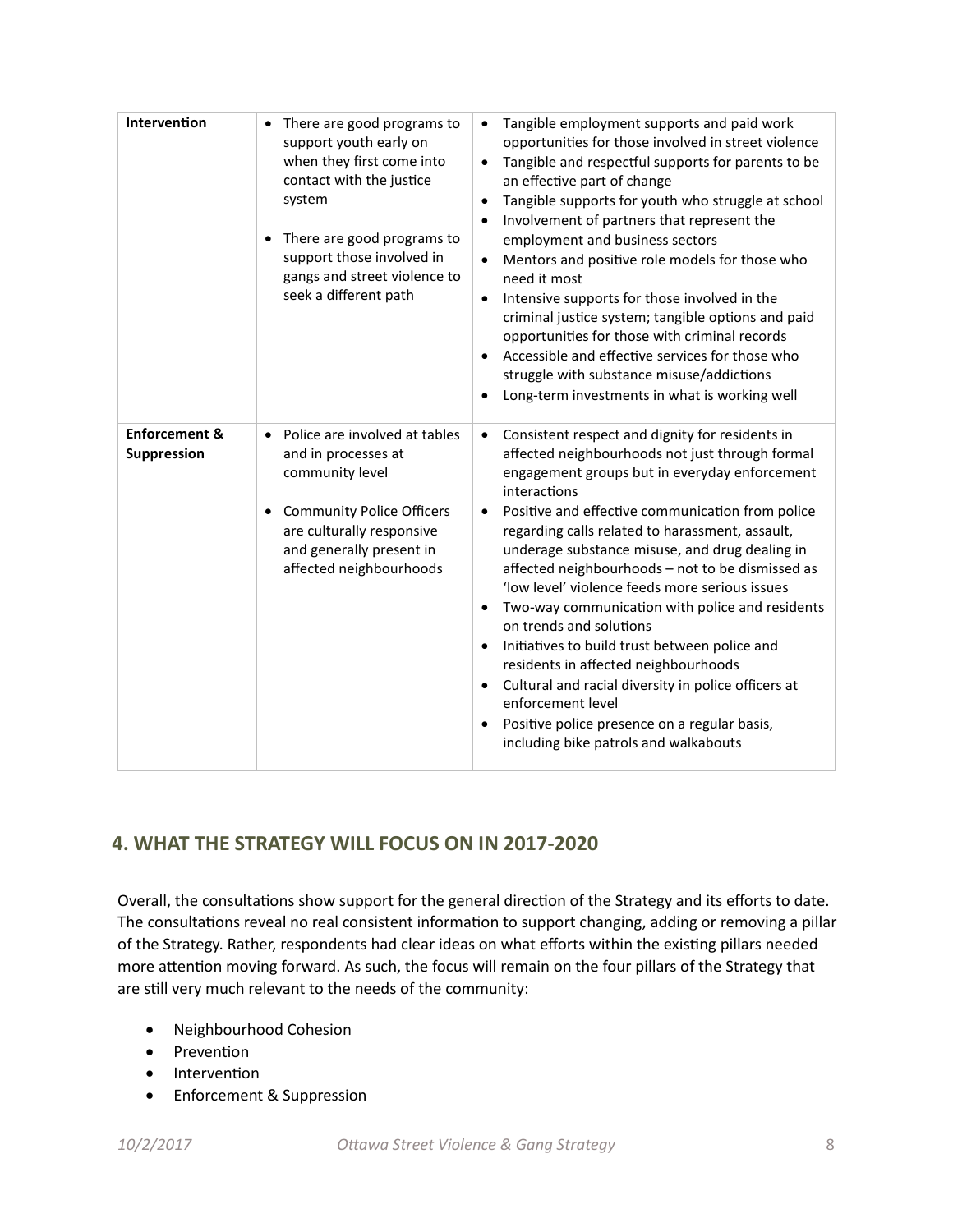The sections below outline the 14 directions for the Strategy moving forward.

#### **1. Better understanding & naming the issue: The Ottawa Street Violence & Gang Strategy**

As a result of the changing realities observed by the Steering Committee and community partners about the nature and dynamics of street violence in Ottawa, highlighting the term 'gang' only within this strategy no longer seems accurate. Moving forward, the strategy will be referred to as the *Ottawa Street Violence & Gang Strategy (OSVGS)* in order to more accurately represent and encompass the harmful activities it seeks to address. This includes intimidation, harassment, assaults, robberies, stabbings and shootings, some of which may be related to well organized gang activity, but much of which is not. Partners involved in the Strategy will continue their efforts to better identify and understand the nature and dynamics of street violence in Ottawa.

#### **2. Neighbourhood Cohesion**

**2.1 Continue to build positive relationships among and between residents and service providers in neighbourhoods affected by gang activity and street-level violence** to reduce fear, strengthen relationships, increase positive social interaction, and increase community capacity to address unacceptable activities.

**2.2 Increase positive and effective responses to what community members in affected neighbourhoods refer to as 'low-level' violence** (i.e., constant street harassment, intimidation, retribution, common assaults, incidents linked to the drug trade). This low-level violence: largely contributes to fear in affected neighbourhoods; erodes opportunities for neighbourhood cohesion since people do not want to get further victimized or involved; decreases trust and confidence in authorities when calls and pleas are either ignored, dealt with disrespectfully, or have no consequences; allows for and perpetuates the cycle of more serious violence.

**2.3 Address concerns around the presence of weapons and the possibility that there is a culture of carrying weapons** among youth and young adults in affected neighbourhoods.

### **3. Prevention**

**3.1 Continue to develop and support initiatives that positively engage young people with their families, schools, and communities before they become involved in gang-related activities and violence.** 

**3.2 Increase access to mentors and positive role models for youth living in neighbourhoods affected by violence**. Ensure mentors are those that youth can relate to, including male mentors and mentors who are culturally and racially diverse with varying lived experiences.

**3.3 Increase access to affordable, engaging and well supervised sports, recreation, arts and leisure opportunities for youth who need it most, in their own neighbourhoods** (including informal safe spaces and drop-ins in existing community spaces). Ensure active outreach to harder-to-reach families and youth by catering to their interests and what *they* value (e.g., a variety of different sports and games, music, art, culture).